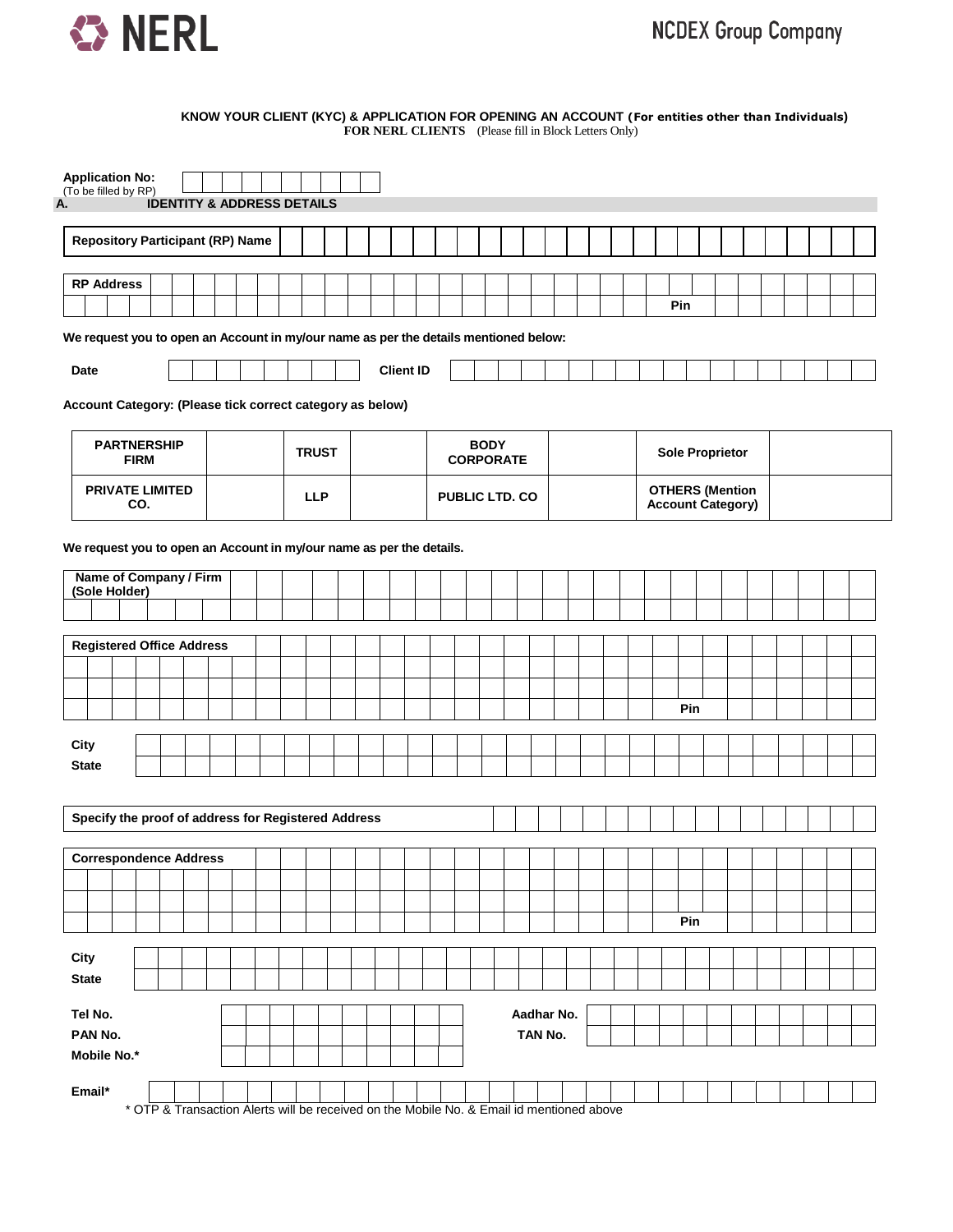

**Authorized Signatory I / Partner Details / Sole Proprietor**

| <b>First Name</b>                                 |  |  |  |  |  |            |  |       |                 |  |  |  |  |
|---------------------------------------------------|--|--|--|--|--|------------|--|-------|-----------------|--|--|--|--|
| <b>Middle Name</b>                                |  |  |  |  |  |            |  |       |                 |  |  |  |  |
| <b>Last Name</b>                                  |  |  |  |  |  |            |  |       |                 |  |  |  |  |
|                                                   |  |  |  |  |  |            |  |       |                 |  |  |  |  |
| <b>Permanent Address</b>                          |  |  |  |  |  |            |  |       |                 |  |  |  |  |
|                                                   |  |  |  |  |  |            |  |       |                 |  |  |  |  |
|                                                   |  |  |  |  |  |            |  |       |                 |  |  |  |  |
|                                                   |  |  |  |  |  |            |  |       | <b>Pin Code</b> |  |  |  |  |
| City                                              |  |  |  |  |  |            |  |       |                 |  |  |  |  |
| <b>State</b>                                      |  |  |  |  |  |            |  |       |                 |  |  |  |  |
|                                                   |  |  |  |  |  |            |  |       |                 |  |  |  |  |
| Tel No.                                           |  |  |  |  |  | Aadhar No. |  |       |                 |  |  |  |  |
| <b>PAN</b>                                        |  |  |  |  |  |            |  | D.O.B |                 |  |  |  |  |
| Mobile No.                                        |  |  |  |  |  |            |  |       |                 |  |  |  |  |
|                                                   |  |  |  |  |  |            |  |       |                 |  |  |  |  |
| Email                                             |  |  |  |  |  |            |  |       |                 |  |  |  |  |
|                                                   |  |  |  |  |  |            |  |       |                 |  |  |  |  |
| Authorized Signatory II / Partner Details         |  |  |  |  |  |            |  |       |                 |  |  |  |  |
| <b>First Name</b>                                 |  |  |  |  |  |            |  |       |                 |  |  |  |  |
| <b>Middle Name</b>                                |  |  |  |  |  |            |  |       |                 |  |  |  |  |
| <b>Last Name</b>                                  |  |  |  |  |  |            |  |       |                 |  |  |  |  |
|                                                   |  |  |  |  |  |            |  |       |                 |  |  |  |  |
|                                                   |  |  |  |  |  |            |  |       |                 |  |  |  |  |
| <b>Permanent Address</b>                          |  |  |  |  |  |            |  |       |                 |  |  |  |  |
|                                                   |  |  |  |  |  |            |  |       |                 |  |  |  |  |
|                                                   |  |  |  |  |  |            |  |       |                 |  |  |  |  |
|                                                   |  |  |  |  |  |            |  |       | <b>Pin Code</b> |  |  |  |  |
| City                                              |  |  |  |  |  |            |  |       |                 |  |  |  |  |
| <b>State</b>                                      |  |  |  |  |  |            |  |       |                 |  |  |  |  |
|                                                   |  |  |  |  |  |            |  |       |                 |  |  |  |  |
| Tel No.                                           |  |  |  |  |  | Aadhar No. |  |       |                 |  |  |  |  |
| <b>PAN</b>                                        |  |  |  |  |  |            |  | D.O.B |                 |  |  |  |  |
| Mobile No.                                        |  |  |  |  |  |            |  |       |                 |  |  |  |  |
| Email                                             |  |  |  |  |  |            |  |       |                 |  |  |  |  |
|                                                   |  |  |  |  |  |            |  |       |                 |  |  |  |  |
| <b>Authorized Signatory III / Partner Details</b> |  |  |  |  |  |            |  |       |                 |  |  |  |  |
| <b>First Name</b>                                 |  |  |  |  |  |            |  |       |                 |  |  |  |  |
| <b>Middle Name</b>                                |  |  |  |  |  |            |  |       |                 |  |  |  |  |
| <b>Last Name</b>                                  |  |  |  |  |  |            |  |       |                 |  |  |  |  |
|                                                   |  |  |  |  |  |            |  |       |                 |  |  |  |  |
| <b>Permanent Address</b>                          |  |  |  |  |  |            |  |       |                 |  |  |  |  |
|                                                   |  |  |  |  |  |            |  |       |                 |  |  |  |  |
|                                                   |  |  |  |  |  |            |  |       |                 |  |  |  |  |
|                                                   |  |  |  |  |  |            |  |       | Pin Code        |  |  |  |  |
|                                                   |  |  |  |  |  |            |  |       |                 |  |  |  |  |
| City                                              |  |  |  |  |  |            |  |       |                 |  |  |  |  |
| <b>State</b>                                      |  |  |  |  |  |            |  |       |                 |  |  |  |  |
|                                                   |  |  |  |  |  |            |  |       |                 |  |  |  |  |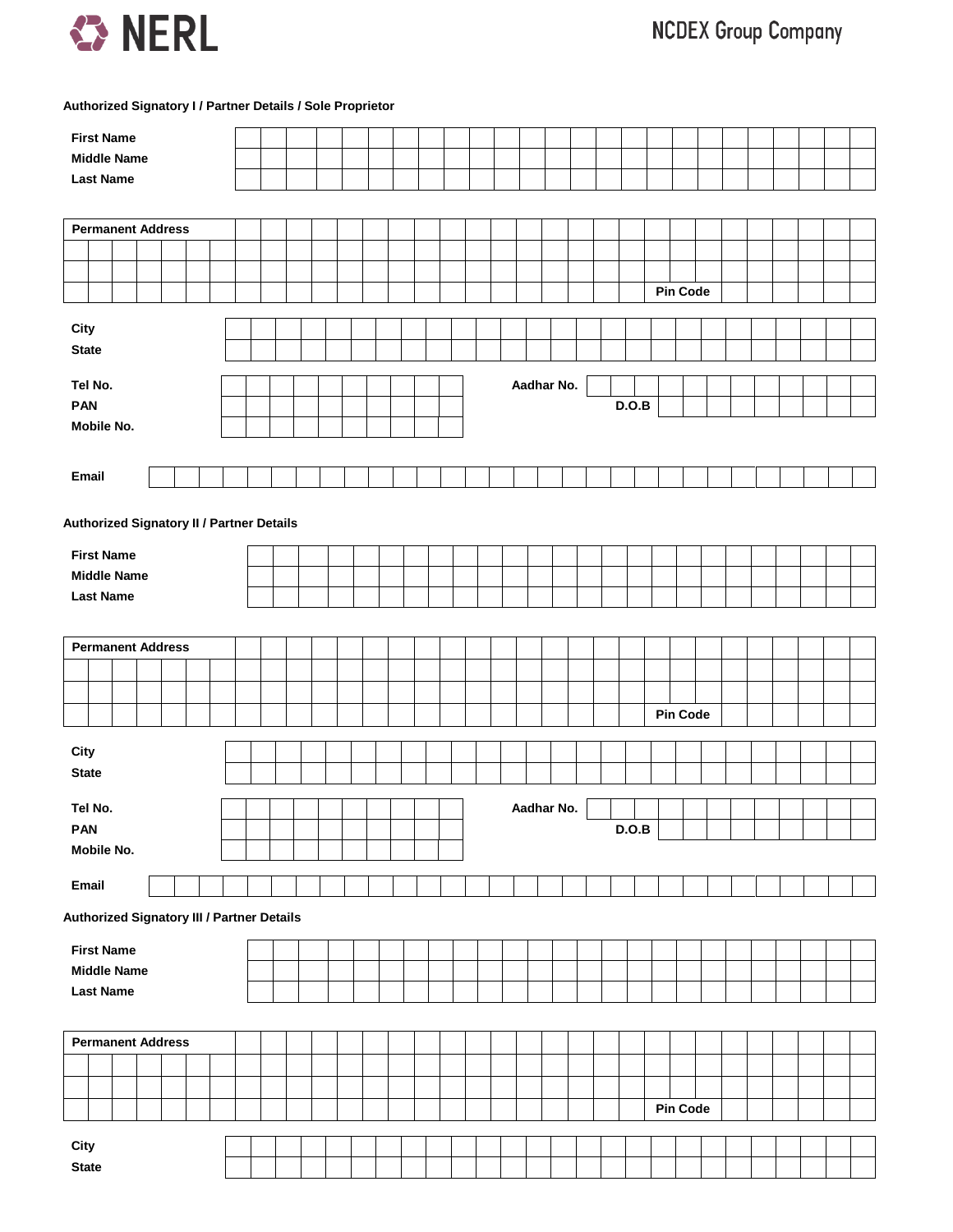

# **NCDEX Group Company**

| Tel No.<br><b>PAN</b><br>Mobile No.                                                                                 |                                    |  |  |           |  |  |  |          | Aadhar No. |                                                   |                                                      | D.O.B     |  |  |  |            |  |
|---------------------------------------------------------------------------------------------------------------------|------------------------------------|--|--|-----------|--|--|--|----------|------------|---------------------------------------------------|------------------------------------------------------|-----------|--|--|--|------------|--|
| Email                                                                                                               |                                    |  |  |           |  |  |  |          |            |                                                   |                                                      |           |  |  |  |            |  |
| <b>B.</b>                                                                                                           | <b>OTHER DETAILS)</b><br>$> 1$ Lac |  |  | $1-5$ Lac |  |  |  | 5-10 Lac |            |                                                   |                                                      | 10-25 Lac |  |  |  | $< 25$ Lac |  |
| Net-worth as on<br>(Net worth should not be older than 1 year)                                                      |                                    |  |  |           |  |  |  |          |            |                                                   |                                                      | Date      |  |  |  |            |  |
| Please tick, as applicable for any of your Authorized Signatories/Promoters/Partners /Trustee/Whole Time Directors: |                                    |  |  |           |  |  |  |          |            |                                                   |                                                      |           |  |  |  |            |  |
| <b>Politically Exposed Person (PEP)</b>                                                                             |                                    |  |  |           |  |  |  |          |            |                                                   | <b>Related to a Politically Exposed Person (PEP)</b> |           |  |  |  |            |  |
| Not a Politically Exposed Person (PEP)                                                                              |                                    |  |  |           |  |  |  |          |            | Not Related to a Politically Exposed Person (PEP) |                                                      |           |  |  |  |            |  |

## **C. Mode Of Operation**

| <b>Mode of Operation</b> | Yes / No | <b>Signatures</b> |
|--------------------------|----------|-------------------|
|                          |          |                   |
| Any One Singly           |          |                   |
|                          |          |                   |
| Jointly By               |          |                   |
|                          |          |                   |
| As per resolution        |          |                   |
|                          |          |                   |
| Others (please specify)  |          |                   |

## **D. BANK ACCOUNT(S) DETAILS**

| <b>Bank Name</b> | <b>Branch address</b> | <b>Bank</b><br>account no. | <b>Account Type:</b><br>Saving/<br>Current/<br><b>Others</b> | <b>MICR Number</b> | <b>IFSC code</b> |
|------------------|-----------------------|----------------------------|--------------------------------------------------------------|--------------------|------------------|
|                  |                       |                            |                                                              |                    |                  |

**Note: Provide a copy of cancelled Cheque leaf/ pass book/bank statement specifying name of the client, MICR Code or/and IFSC Code of the bank.**

## **E. PAST REGULATORY ACTIONS**

|  | Details of any action/proceedings initiated/pending/ taken by FMC/ SEBI / Stock Exchange / |  |  |
|--|--------------------------------------------------------------------------------------------|--|--|
|  | Commodity exchange / WDRA / any other authority against the client during the last 3 years |  |  |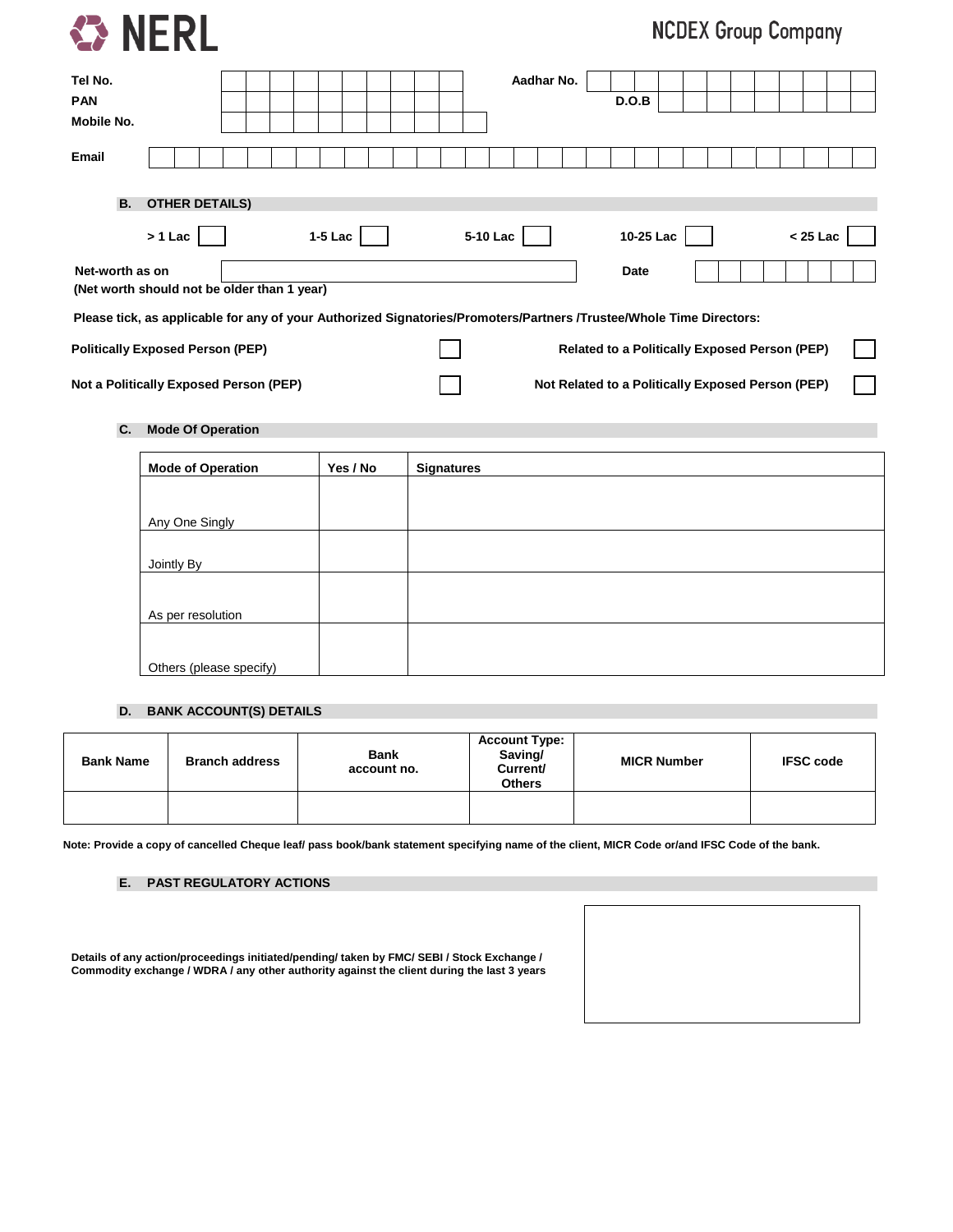

#### **F. Rights and Obligations of Client and Repository Participant**

#### **Rights & Obligations of Client**

1. The Client agrees to pay such charges as set out in **Schedule A** hereto, to the Repository Participant for the purpose of opening and maintaining his Repository Account, for carrying out the instructions of the Client and for rendering such other services as may be agreed to from time to time between the Repository Participant and the Client in respect of his/its Repository Account. The Repository Participant reserves the right to revise the charges anytime by giving not less than thirty days' notice in writing to the Client. In case the Client fails to make the payment of any of the amounts as aforesaid, within a period of thirty days from the date of demand or the immediate succeeding billing date whichever is earlier, the Repository Participant shall have the right to discontinue the services after giving two days' notice to the Client, till such time the Client makes the payment along with interest, if any. The Client further agrees that in the event of the Client committing such default in payment, the Repository Participant will -charge interest at the rate of not more than 24% p.a. for the period of such default without prejudice to its right to suspend operations in the Repository Account or close the Repository Account of the Client.

Upon opening of the Repository Account as requested, the Client shall have the right to get the credit of those of its commodities physically deposited by it with and received by the Warehouse, duly recorded and credited in electronic form in its Repository Account. Provided however that such credit in the electronic Repository Account shall be subject to acceptance of the commodities by the Warehouse for credit to the Repository Account in the manner and as may be specified by the Authority or Repository as valid deposit for storage and delivery. The Client further understands and agrees that the record of electronic balance of commodities is the net balance after debit and credit of electronic Warehouse Receipts issued by the Warehouseman and that it shall be entitled to hold such Warehouse receipts in electronic form only till the Validity Date as assigned by the assayer approved for the purpose or such other date as may be specified by the Authority or Repository and that the Client shall not be entitled to deal with such warehouse receipt except under circumstances and in the manner prescribed by the Authority.

3. The Client understands and agrees that the electronic credit in the Repository Account pursuant to deposit of the underlying physical commodity at the Warehouse concerned or as a consequence of transfer, is only a record of deposit and entitlement therefor and that the Repository Participant and Repository are mere facilitators of such Repository Account keeping while the liability in respect of the actual commodity/ies stored in the Warehouse is that of the Warehouseman or the client as the case may be. The Client further understands and agrees that once electronic credit of commodities is transferred from its Repository Account, the Client is not entitled to receive or deal with the corresponding commodities and that the right to receive the commodities and deal therein shall then rest with the respective transferee/s of the electronic credit except in cases of frauds/erroneous transfers subject to being reported and rectified immediately after detection.

The Client undertakes and agrees that during the period of validity of the Warehouse receipt, notwithstanding the liability of the Warehouseman under the WDR Act, 2007 and the Rules and Regulations issued thereunder, the client shall always be responsible for compliance of such laws as may be applicable to the commodities dealt by the client including but not limited to the compliance of Food Safety Standards and GST or such other tax laws as may be applicable to the commodity dealt with by the client and the regulations and prohibitions with respect to the stock limits as prescribed by the Central/State Government as may be applicable from time to time. The clients undertakes and agrees to indemnify and keep indemnified the Repository and Repository Participant against any consequential claims, actions, penalties and/ or damages that may arise due to non-compliance on part of the Client.

5. The Client agrees that the Repository or the Repository Participant shall be entitled to freeze or disable the transfer of electronic balances as reflected in the Repository Account of the Client completely or partially as may be deemed appropriate by the Repository Participant or the Repository for any reason or circumstances which in the opinion of Repository, the freezing of Repository Account is warranted. Such opinion of the Repository shall be final, conclusive and binding on the Client.

6. The Client also agrees and undertakes that it shall not hold the Repository Participant or the Repository responsible and/or liable for any deterioration or deviation in quality or in quantity of the actual commodity deposited in the Warehouse and will not have any claim for the same from or against the Repository Participant or the Repository.

7. The client agrees that transfer of balances to and from other Repositories may be delayed due to reasons beyond the control of Repository and the client does not hold the Repository responsible for the same.

The Client agrees to pay to the Repository Participant fees and charges with respect to the electronic holdings as reflected in its Repository Account such as warehouse charges, assaying charges and such other charges as may be notified by the Repository or the Warehouse at such rates as may be prescribed subject however, that any such charges recoverable against any bill, if remain unpaid by the Client for a period of more than 15 days from the date of receipt of the bill, the Repository Participant shall be entitled to suspend all transactions in the Repository account of the Client till the time of recovery of all outstanding charges with prescribed interest if any. The Client further authorizes Repository Participant to forward the charges so collected to the respective entity such as the Warehouse Service Provider, the Commodity Exchange, Repository Service Provider and any other entity involved in the process as the case may be, as per directives of the of the Repository.

9. The Client acknowledges and agrees that the Repository account(s) of the Client and the operations/transactions carried out therein shall be subject to Regulatory/WDRA guidelines, the Byelaws, Business Rules, circulars, notifications issued from time to time by the Repository and the policy/procedures/processes put in place by the Repository and the client undertakes to abide by the same at all times.

10. On the failure of the Client to pay any of the accrued charges as agreed herein within the stipulated period, the Repository Participant shall without prejudice to its right to legal remedies, be entitled to close the Repository Account of the Client by requiring it to specify whether the balances in its Repository Account be transferred to the Repository Account of the Client held with another Repository Participant or be processed for withdrawal in the manner prescribed.

11. The Client agrees that the Repository Participant may refuse to carry out any transaction in the event of any directive from the Repository restricting such transaction including seeking freezing of the Client's Repository Account, or in accordance with any procedure laid down by the Repository warranting such freezing at a given time or on any event.

12. The Client shall notify the Repository Participant within seven days from the date of any change in the details set out in the application form submitted to the Repository Participant at the time of opening the Repository Account or furnished to the Repository Participant from time to time.

13. The Client shall immediately within three days, inform the Repository participant about any change in its constitution involving change in control of management, and shall execute all such necessary documents as may be required by the Repository Participant in that regard.

14. The Client shall not have any claim against the Repository Participant or the Repository on account of any suspension, interruption, non-availability or malfunctioning of the of Repository System or Service or non-execution of his orders due to any link/system failure or for any reason beyond the control of the Repository Participant or the Repository.

15. The client shall keep the Repository and Repository Participant indemnified at all times with respect to any claims/losses/damages/penalties, costs, expenses that may accrue /arise to the Repository and Repository Participant arising on account of malfeasance or misrepresentation or fraud, willful misconduct, negligence by Client and/or any non-compliance of the obligations undertaken herein and /or any non-compliance to the Regulatory/WDRA guidelines, the Business Rules, Byelaws, circulars, notifications issued by or any policy, processes put in place by the Repository.

16. If the Client is a body corporate or a legal entity, it shall, along with the account opening form, furnish to the Repository Participants, a list of officials authorized by it, who shall represent and interact on its behalf with the Participant. Any change in such list including additions, deletions or alterations thereto shall be forthwith communicated to the Participant.

17. Appointment and authorization for Voluntary Service:

- 17.1 The Client hereby appoints and authorizes the Repository Participant (RP) to collect warehouse storage charges (payable by the Client under an eNWR to the Warehouse Service Provider) from the Client and forward the same on behalf of the Client to the warehouse Service Provider.
- 17.2 The Client understands and agrees that the said service of collection of warehouse rent provided by the RP is a voluntary service and does not form the core service of the Repository and the Client acknowledges and agrees that the RP for the purpose is acting on its own and not as agent of the Repository. The Client and the RP shall therefore be respectively responsible for any and all commitments or liabilities in this regard.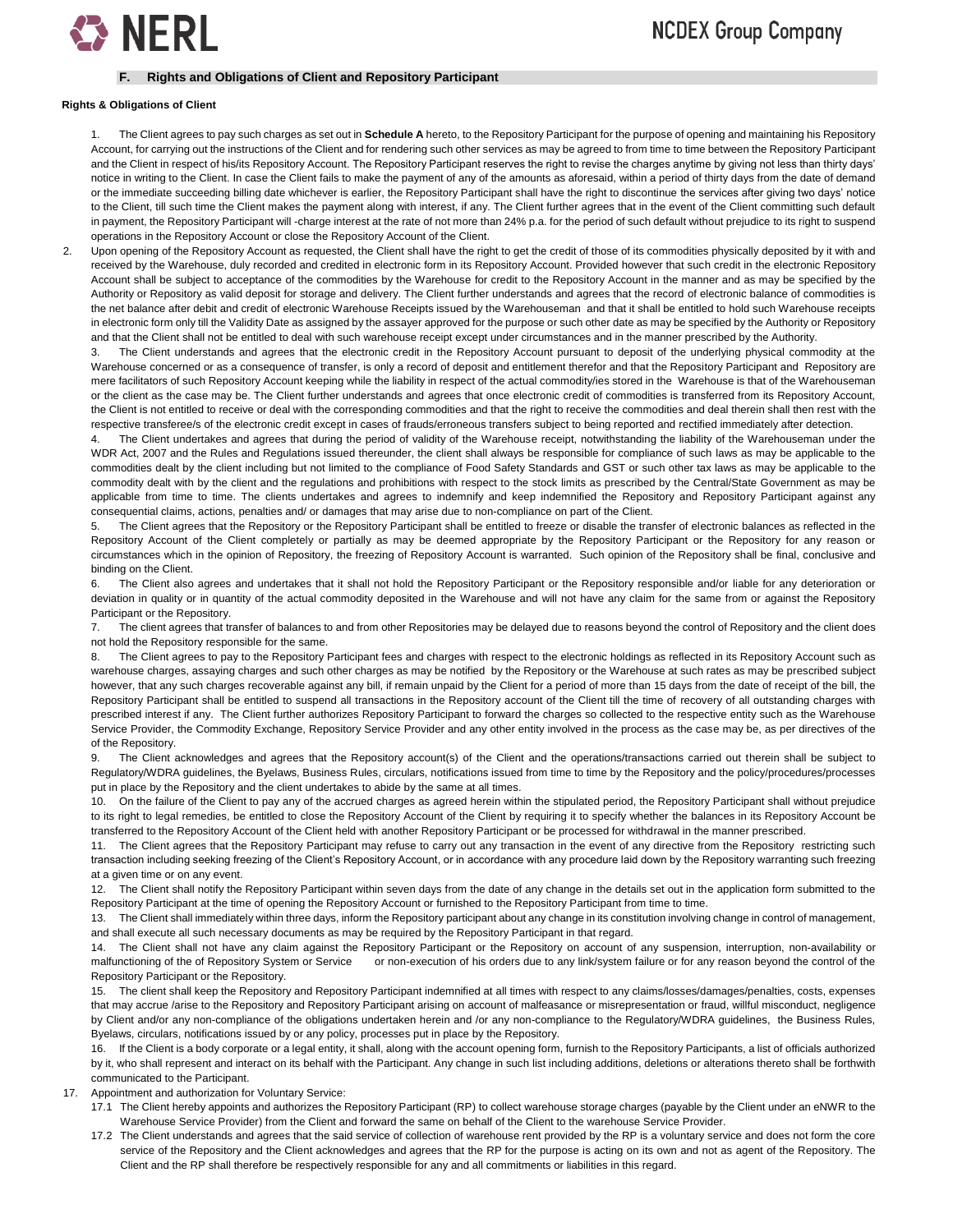

# **NCDEX Group Company**

**17.3** The Client further understands and agrees that the Repository may facilitate resolution of any dispute or difference between the RP and the Client in this regard in manner prescribed by the Repository and at the request of /reference by the disputing party/ies.

#### **Rights & Obligations of Repository Participant**

18. The Repository Participant undertakes that it shall not create or permit to subsist any mortgage, charge or other encumbrance over the electronic balance of the Client except on the instructions of the Client.

19. The Repository Participant shall maintain a separate Repository Account for holding its own commodities in electronic form.

20. The Repository Participant undertakes that a transfer to and from the Repository Accounts of the Client shall be made only on the basis of an order, instruction, direction or mandate duly authorized by the Client in the manner prescribed and/or in accordance with and subject to the Bye-laws and Business rules, notifications or directives of the Repository and that the Repository Participant shall maintain adequate audit trail of such transactions.

21. The Repository Participant undertakes to provide a transaction statement including statement of accounts, if any, to the Client at such intervals as may be agreed between the Client and the Repository Participant or as may be required by the Repository or the Exchange, as the case may be.

22. The Repository Participant shall have the right to terminate its services, for any reasons whatsoever, provided the Repository Participant has given a notice in writing of not less than thirty days to the Client as well as to the Repository. Similarly, the Client shall have the right to close his Repository Account held with the Repository Participant, provided no charges or dues are payable/remaining to be paid by him to the Repository Participant and provided that any encumbrance if subsisting, has been fully satisfied and discharged. In the event of closure of its Repository Account, the Client shall specify whether the balances in its Repository Account should be transferred to any other Repository Account of the Client held with another Repository Participant or to withdraw the commodity that is represented through the electronic balances in its Repository Account. Based on the instructions of the Client, the Repository Participant shall initiate the procedure for transferring such electronic balances or process for withdrawal of such electronic balances as per the procedure laid down in the Bye Laws. Rules or Regulations and guidelines of the Repository or as per the process prescribed by the Repository. Provided further, the termination of this agreement shall not affect the accrued rights, liabilities and obligations of either party and shall continue to bind the parties till their satisfactory completion.

23. The Repository Participant or the Repository shall have the right to freeze/unfreeze, the accounts of the Client, transfer or put on hold/refuse any transfer as the case may be on receipt of instructions/directions/orders received from any regulator or court or tribunal or any statutory authority.

24. The Repository Participant undertakes to resolve all legitimate grievances of the Client against the Repository Participant within a period of thirty days. In the event of non-resolution of the grievance within the time specified as aforesaid, the parties agree to submit the same for resolution by arbitration as provided in the Bye-laws and the Business Rules of the Repository as amended from time to time.

25. Law and Jurisdiction

- 25.1 In addition to the specific rights set out in this document, the Repository Participant and the Client shall be entitled to exercise any other rights which the Repository Participant or the Client may have under the Rules, Bye Laws and Regulations of the Repository and circulars/notices issued there under or Rules Regulations and guidelines of WDRA.
- 25.2 The provisions of this document shall always be subject to Government notification, any rules, regulations, guidelines and circulars/ notices issued by WDRA and Rules, Regulations and Bye-laws of the Repository and the circulars, notifications issued by the Repository from time to time.
- 25.3 Words and expressions which are used in this document but which are not defined herein shall unless the context otherwise requires, have the same meanings as assigned thereto in the Rules, Bye-laws and Regulations and circulars/notices issued there under by the Repository and /or WDRA.
- 25.4 Any changes in the rights and obligations which are specified by WDRA/Repository shall also be brought to the notice of the clients at once.
- 25.5 If the rights and obligations of the parties hereto are altered by virtue of change in Rules and regulations of WDRA or Bye-laws, Rules and Regulations of the Repository, such changes shall be deemed to have been incorporated herein in modification of the rights and obligations of the parties mentioned in this document.

#### **G. Client undertaking for transaction/s initiated through client portal**

#### **I / We wish to register for Client initiated transaction facility provided by NERL in Client portal.**

I/we intend to initiate transactional instructions through the said client portal. We hereby confirm that any transaction initiated through the client portal using the specific user id and password provided to the entity (individual/non-individual) shall be deemed to be made by us and we take the full responsibility of such transactions. We hereby approve and confirm that transactions are initiated and sent for execution to Repository Participant by Authorized user of our entity .We further confirm that we are liable for and bound by all acts of commission and omission by the authorized user. We shall keep the user id and password protected and shall not hold NERL / RP responsible or liable for any issue pertaining to the transactions initiated by our entity.

(As per BR or Deed)

| <b>Name of Authorized</b><br><b>Signatories/Partners / Trustee</b> | <b>Signature</b> | <b>Name of Authorized</b><br><b>Signatories/Partners</b><br>/Trustee | <b>Signature</b> |
|--------------------------------------------------------------------|------------------|----------------------------------------------------------------------|------------------|
|                                                                    |                  |                                                                      |                  |
|                                                                    |                  |                                                                      |                  |

#### **H. Client consent for banking service**

**I / We authorizes the RP and the Repository to share my / our contact details to Banks/NBFCs on-boarded on the Repository platform for the purpose of establishing contact for selling banking services/products including loan on eNWR".**

| <b>Name of Authorized</b><br><b>Signatories/Partners / Trustee</b> | <b>Signature</b> | <b>Name of Authorized</b><br><b>Signatories/Partners</b><br>/Trustee | <b>Signature</b> |
|--------------------------------------------------------------------|------------------|----------------------------------------------------------------------|------------------|
|                                                                    |                  |                                                                      |                  |
|                                                                    |                  |                                                                      |                  |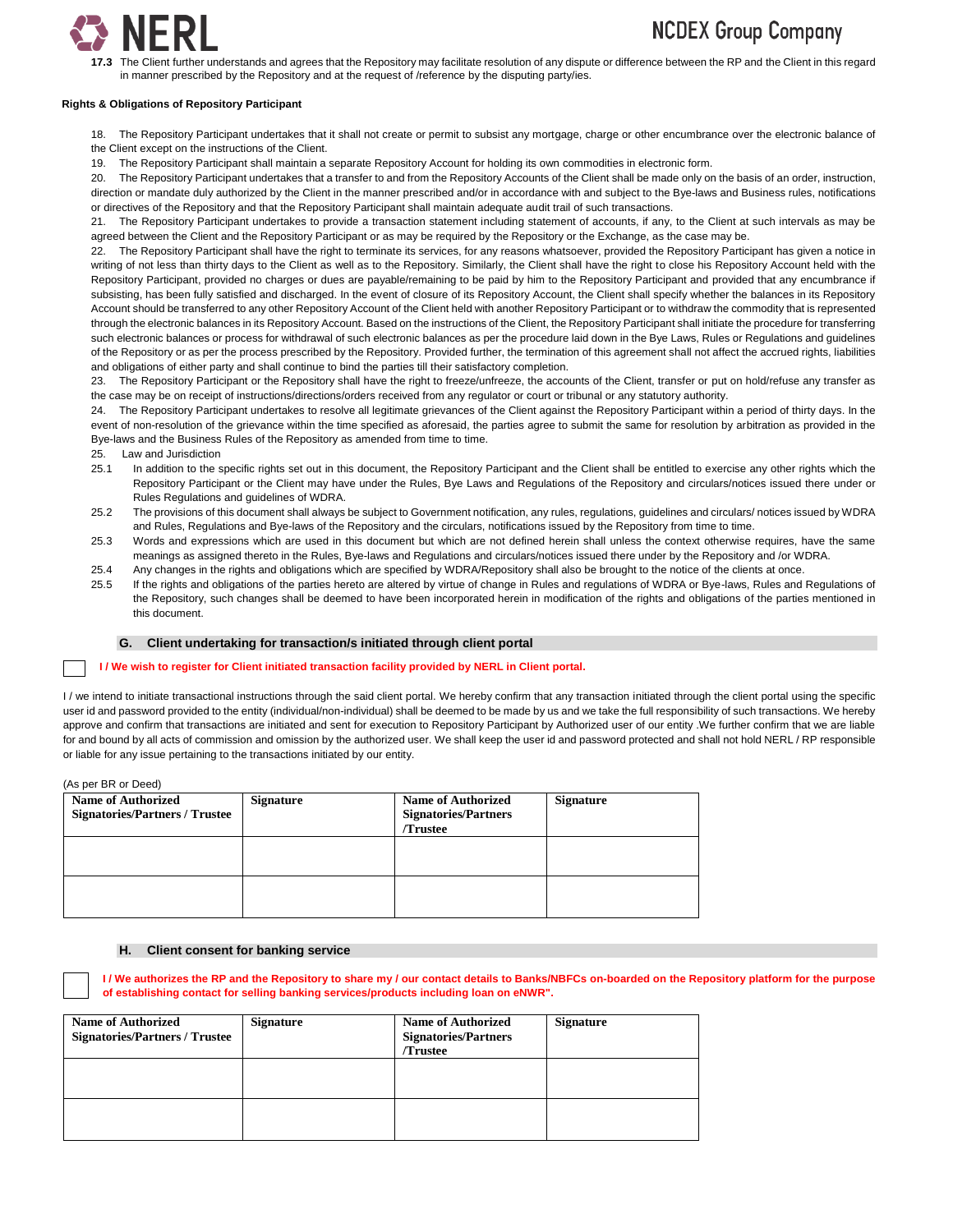

### **DECLARATION**

# **NCDEX Group Company**

- 1. I/We declare that the particulars given by me/us above are true and to the best of my/our knowledge as on the date of making this application. I/We further agree that any false / misleading information given by me/us or suppression of any material information will render my/our account liable for termination and suitable action.
- 2. I/We further confirm having read and understood the contents of the Rights and Obligations of Client and Repository Participant including the schedules thereto and the terms & conditions and agree to abide by and be bound by the same and by the Bye Laws & Business Rules of NERL as are in force from time to time.
- 3. I/we hereby declare and undertake that I/we have appointed and authorized the Repository Participant (RP) to collect warehouse storage charges payable by me/us under an eNWR to the Warehouse Service Provider and forward the same to the warehouse Service Provider. I/We understand and agree that the said service of collection of warehouse rent provided by the RP is voluntary service and does not form the core service of the Repository and therefore for the purpose of this service the RP is not an agent of the Repository and the contents herein and transactions hereunder are between me/ourselves and the RP.

|                                                                                 |  | <b>Authorized Signatory I</b> |  |  |  |  |  |  | <b>Authorized Signatory II</b> |  |  |  | <b>Authorized Signatory III</b> |  |  |  |
|---------------------------------------------------------------------------------|--|-------------------------------|--|--|--|--|--|--|--------------------------------|--|--|--|---------------------------------|--|--|--|
|                                                                                 |  |                               |  |  |  |  |  |  |                                |  |  |  |                                 |  |  |  |
| <b>Name</b>                                                                     |  |                               |  |  |  |  |  |  |                                |  |  |  |                                 |  |  |  |
|                                                                                 |  |                               |  |  |  |  |  |  |                                |  |  |  |                                 |  |  |  |
| <b>Designation</b>                                                              |  |                               |  |  |  |  |  |  |                                |  |  |  |                                 |  |  |  |
|                                                                                 |  |                               |  |  |  |  |  |  |                                |  |  |  |                                 |  |  |  |
| Signature (As per the PAN<br>Card/Aadhar card)                                  |  |                               |  |  |  |  |  |  |                                |  |  |  |                                 |  |  |  |
| <b>Passport Size Photograph</b><br>(Signature across<br>photograph is required) |  |                               |  |  |  |  |  |  |                                |  |  |  |                                 |  |  |  |

**\*Beneficiary account will be activated on completion of mobile number verification. Get the mobile number verified by updating Authorization code received via SMS through Beneficiary login or by respective RP.**

### **IN PERSON VERIFICATION (FOR OFFICE USE ONLY)**

| <b>Application No</b>              |            | <b>Account No</b> |  |
|------------------------------------|------------|-------------------|--|
| Documents verified with Originals: | <b>YES</b> | <b>NO</b>         |  |

*I* / We undertake that we have made the client aware of tariff sheet. I/We have also made the client aware & given/ sent him a copy of *Rights and Obligations of Client and Repository Participant including the schedules thereto. I/We undertake that any change in the tariff sheet would be duly intimated to the clients.* 

| <b>Employee Name</b>            |                                                                         | <b>Designation</b>             |                                     |
|---------------------------------|-------------------------------------------------------------------------|--------------------------------|-------------------------------------|
| <b>Employee Code</b>            |                                                                         | <b>Signature &amp; Seal</b>    |                                     |
| <b>Date</b>                     |                                                                         |                                | <b>Repository Participants Seal</b> |
|                                 |                                                                         | Please Tear here               |                                     |
|                                 |                                                                         | <b>Acknowledgement Receipt</b> |                                     |
| Application No:                 | We hereby acknowledge the receipt of KYC & Account opening Application. |                                |                                     |
| Name of the Client:             |                                                                         |                                |                                     |
| Client ID                       |                                                                         |                                |                                     |
| <b>Employee Name &amp; Code</b> |                                                                         | Designation                    |                                     |
| Date & Time                     |                                                                         | <b>Signature &amp; Seal</b>    |                                     |